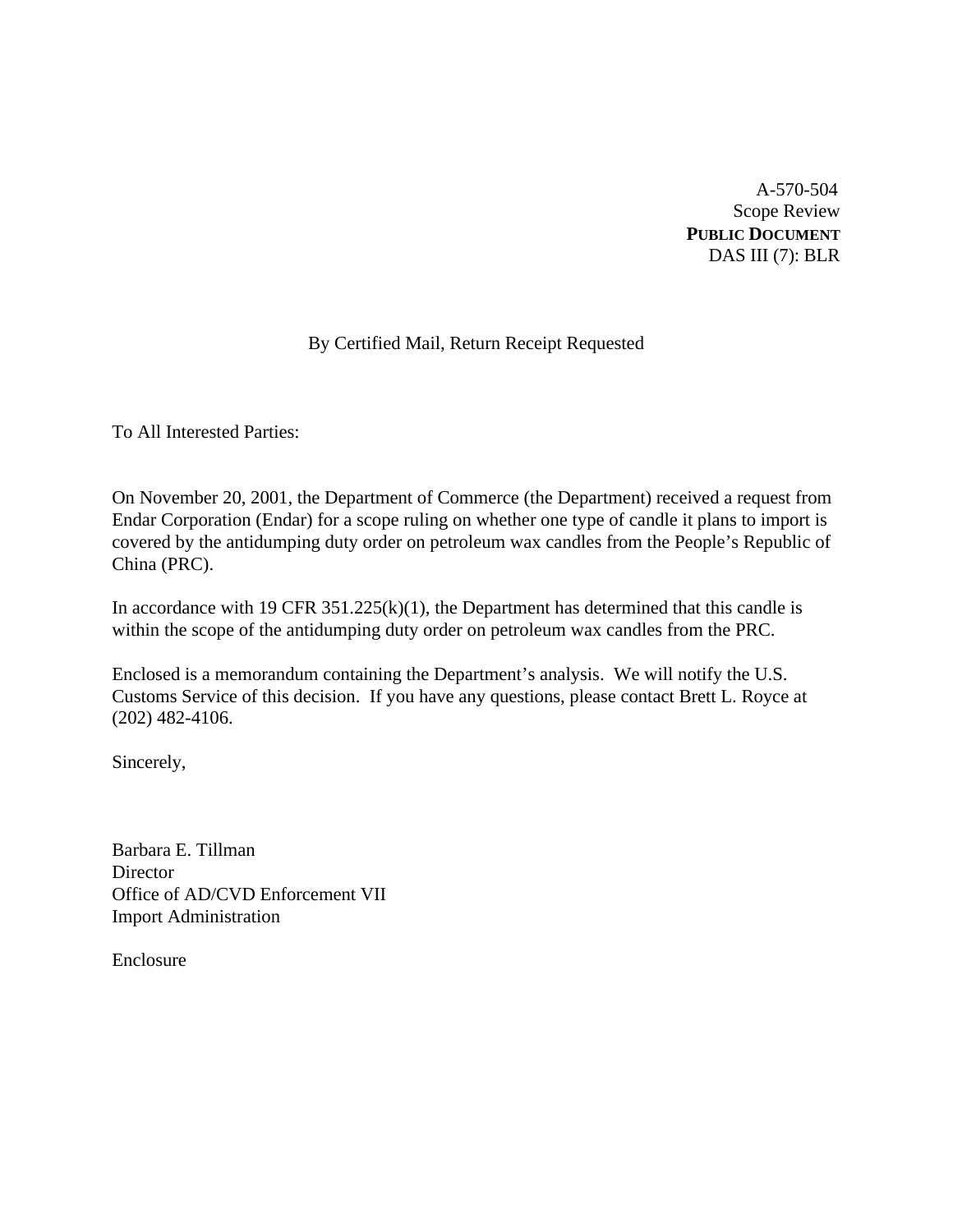A-570-504 Scope Review **PUBLIC DOCUMENT** DAS III (7):BLR

| <b>MEMORANDUM FOR:</b> | Joseph A. Spetrini<br><b>Deputy Assistant Secretary</b><br>for Import Administration, Group III                                                     |
|------------------------|-----------------------------------------------------------------------------------------------------------------------------------------------------|
| FROM:                  | Barbara E. Tillman<br>Director<br>Office of AD/CVD Enforcement VII                                                                                  |
| <b>SUBJECT:</b>        | Final Scope Ruling: Antidumping Duty Order on Petroleum Wax<br>Candles From the People's Republic of China (A-570-504);<br><b>Endar Corporation</b> |

### **Summary**

On November 20, 2001, the Department of Commerce (the Department) received a request from Endar Corporation (Endar) for a scope ruling on one candle (a red votive candle) to determine if it is covered by the antidumping duty order on petroleum wax candles from the People's Republic of China (PRC) (the Order). See Petroleum Wax Candles from the PRC: Final Determination of Sales at Less Than Fair Value, 51 FR 25085 (July 10, 1986) (Final Determination). In accordance with 19 CFR  $351.225(k)(1)$ , we recommend that the Department determine that this candle falls within the scope of the Order.

### **Background**

Endar filed its request for a scope ruling in proper form on November  $20$ ,  $2001$ .<sup>1</sup>

The regulations governing the Department's antidumping scope determinations are found at 19 CFR 351.225. On matters concerning the scope of an antidumping duty order, the

<sup>&</sup>lt;sup>1</sup> Endar's request also included a floating gel candle. On December 28, 2001, the Department requested that Endar submit test results regarding this candle's exact composition, and provided Endar until January 25, 2002 to submit these results. Endar contacted the Department on February 1, 2002, and withdrew its request for review of the floating gel candle. See, Memo to the File through Sally C. Gannon from Julio A. Fernandez, Petroleum Wax Candles from the People's Republic of China: Withdrawal of Requests from Endar Corporation (February 6, 2002).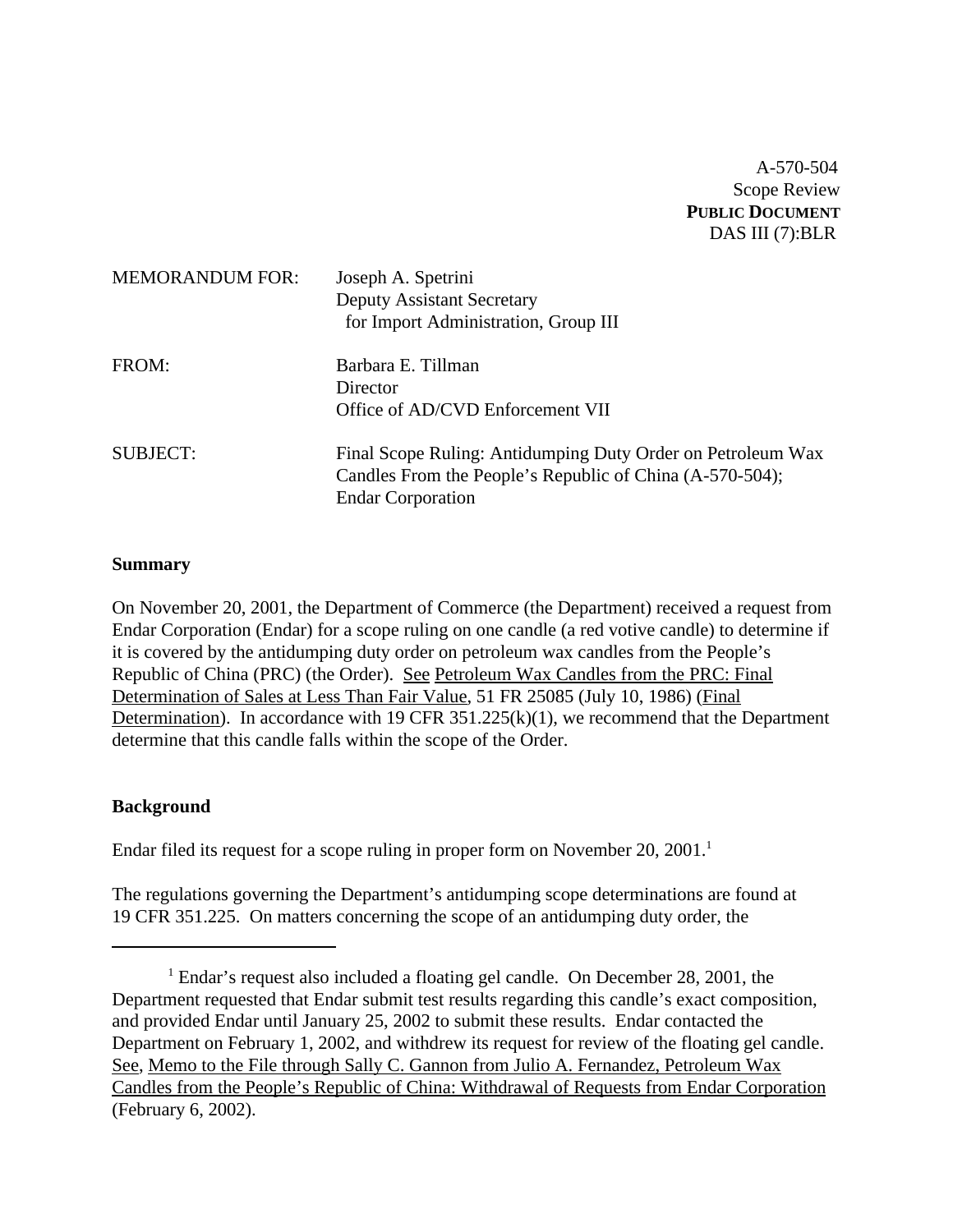Department first examines the descriptions of the merchandise contained in the petition, the determinations of the Secretary and the International Trade Commission (the Commission), the initial investigation and the antidumping duty order. This determination may take place with or without a formal inquiry. If the Department determines that these descriptions are dispositive of the matter, the Department will issue a final scope ruling as to whether or not the subject merchandise is covered by the order. See 19 CFR 351.225(k)(1).

Conversely, where the descriptions of the merchandise are *not* dispositive, the Department will consider the five additional factors set forth at 19 CFR 351.225(k)(2). These criteria are: i) the physical characteristics of the merchandise; ii) the expectations of the ultimate purchasers; iii) the ultimate use of the product; iv) the channels of trade in which the product is sold; and v) the manner in which the product is advertised and displayed. The determination as to which analytical framework is most appropriate in any given scope inquiry is made on a case-by-case basis after consideration of all evidence before the Department.

In the instant case, the Department has evaluated Endar's request in accordance with 19 CFR  $351.225(k)(1)$  and the Department finds that the descriptions of the products contained in the petition, the final determinations of the Secretary (including prior scope determinations) and the Commission, the initial investigation and the antidumping duty order are, in fact, dispositive. Therefore, the Department finds it unnecessary to consider the additional factors set forth at 19 CFR 351.225(k)(2).

Documents and parts thereof from the underlying investigation deemed relevant by the Department to this scope ruling were made part of the record of this determination and are referenced herein. Documents that were not presented to the Department, or placed by it on the record, do not constitute part of the administrative record for this scope determination.

In its petition of September 4, 1985 the National Candle Association requested that the investigation cover:

[c]andles [which] are made from petroleum wax and contain fiber or paper-cored wicks. They are sold in the following shapes: tapers, spirals, and straight-sided dinner candles; rounds, columns, pillars; votives; and various wax-filled containers. These candles may be scented or unscented ... and are generally used by retail consumers in the home or yard for decorative or lighting purposes (Antidumping Petition, September 4, 1985 at 7).

The Department defined the scope of the investigation in its notice of initiation. This scope language carried forward without change through the preliminary and final determinations of sales at less than fair value and the eventual antidumping duty order:

[c]ertain scented or unscented petroleum wax candles made from petroleum wax and having fiber or paper-cored wicks. They are sold in the following shapes: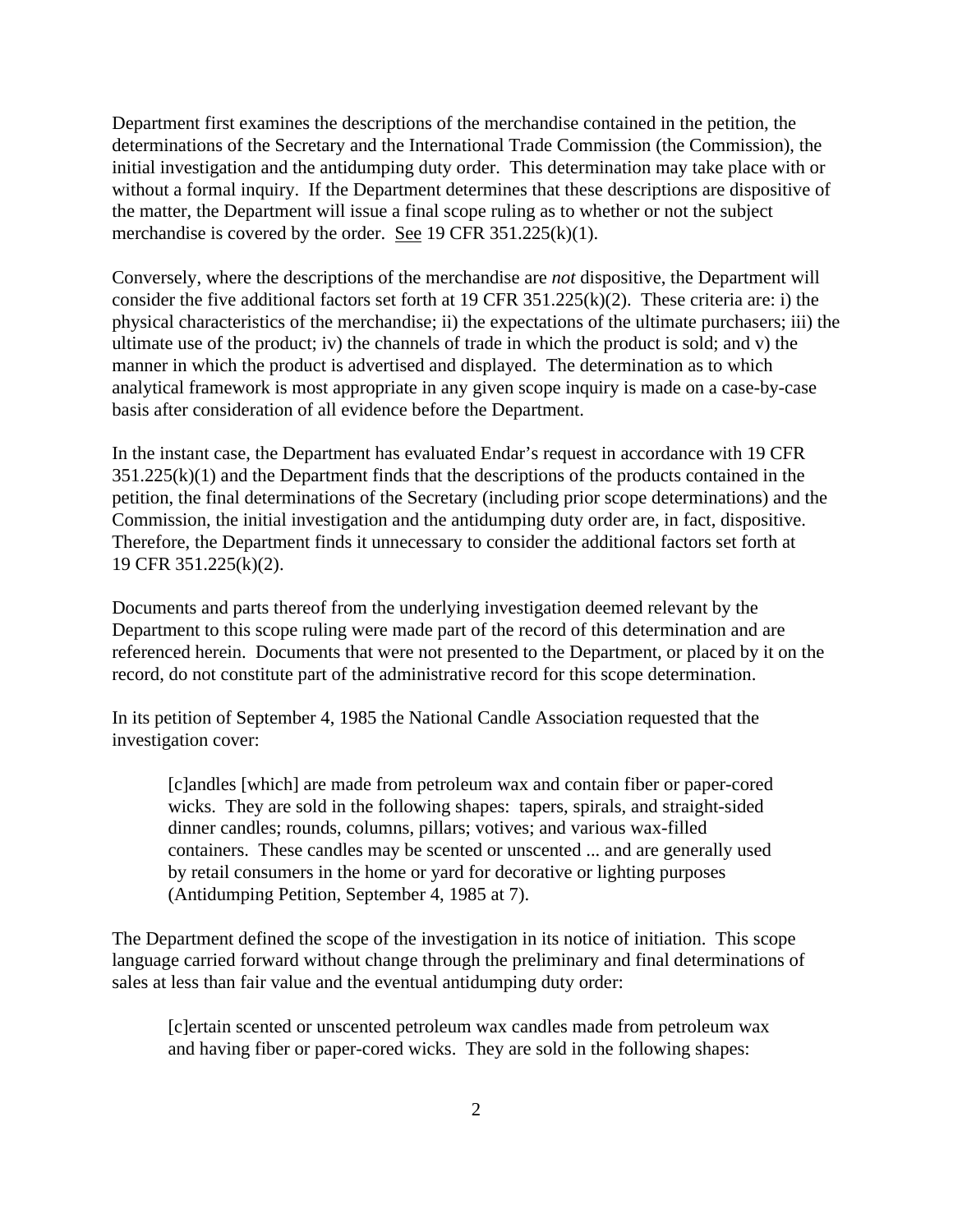tapers, spirals, and straight-sided dinner candles; rounds, columns, pillars, votives; and various wax-filled containers. Petroleum Wax Candles from the People's Republic of China: Initiation of Antidumping Duty Investigation, 50 FR 39743 (September 30, 1985); Preliminary Determination of Sales at Less Than Fair Value, 51 FR 6016 (February 19, 1986); Final Determination; and Antidumping Duty Order: Petroleum Wax Candles from the People's Republic of China, 51 FR 30686 (August 28, 1986).

The Commission adopted a similar definition of the "like product" subject to its determinations, noting that the investigations did not include "birthday, birthday numeral and figurine type candles" (Determinations of the Commission (Final), USITC Publication 1888, August 1986, at 4, note 5, and A-2 (Commission Determination)).

Also of relevance to the present scope inquiry is a notice issued to the United States Customs Service in connection with a July 1987 scope determination concerning an exception from the Order for novelty candles, which states:

The Department of Commerce has determined that certain novelty candles, such as Christmas novelty candles, are not within the scope of the antidumping duty order on petroleum-wax candles from the People's Republic of China (PRC). Christmas novelty candles are candles specially designed for use only in connection with the Christmas holiday season. This use is clearly indicated by Christmas scenes and symbols depicted in the candle design. Other novelty candles not within the scope of the order include candles having scenes or symbols of other occasions (*e.g.*, religious holidays or special events) depicted in their designs, figurine candles, and candles shaped in the form of identifiable objects (*e.g.*, animals or numerals), (CIE N-212/85, September 21, 1987; Letter from the Director, Office of Compliance, to Burditt, Bowles & Radzius, Ltd., July 13, 1987) (emphasis added).

#### **Endar's Scope Request**

Endar argues that the candle subject to this inquiry (a red votive candle) has an identifiable object on the candle's top (a rose), which is definable from above and from any other perspective, and is, thus, not covered by the scope of the Order. Endar included a sample of candle with its scope request.

#### **The National Candle Association's Comments**

In its comments, the NCA retraces the history of this antidumping duty order, including the import surges and resultant injury suffered by domestic manufacturers which prompted the original September 1985 antidumping petition. Petitioner contends that the antidumping statute and antidumping duty orders are remedial in nature and exceptions to them should be construed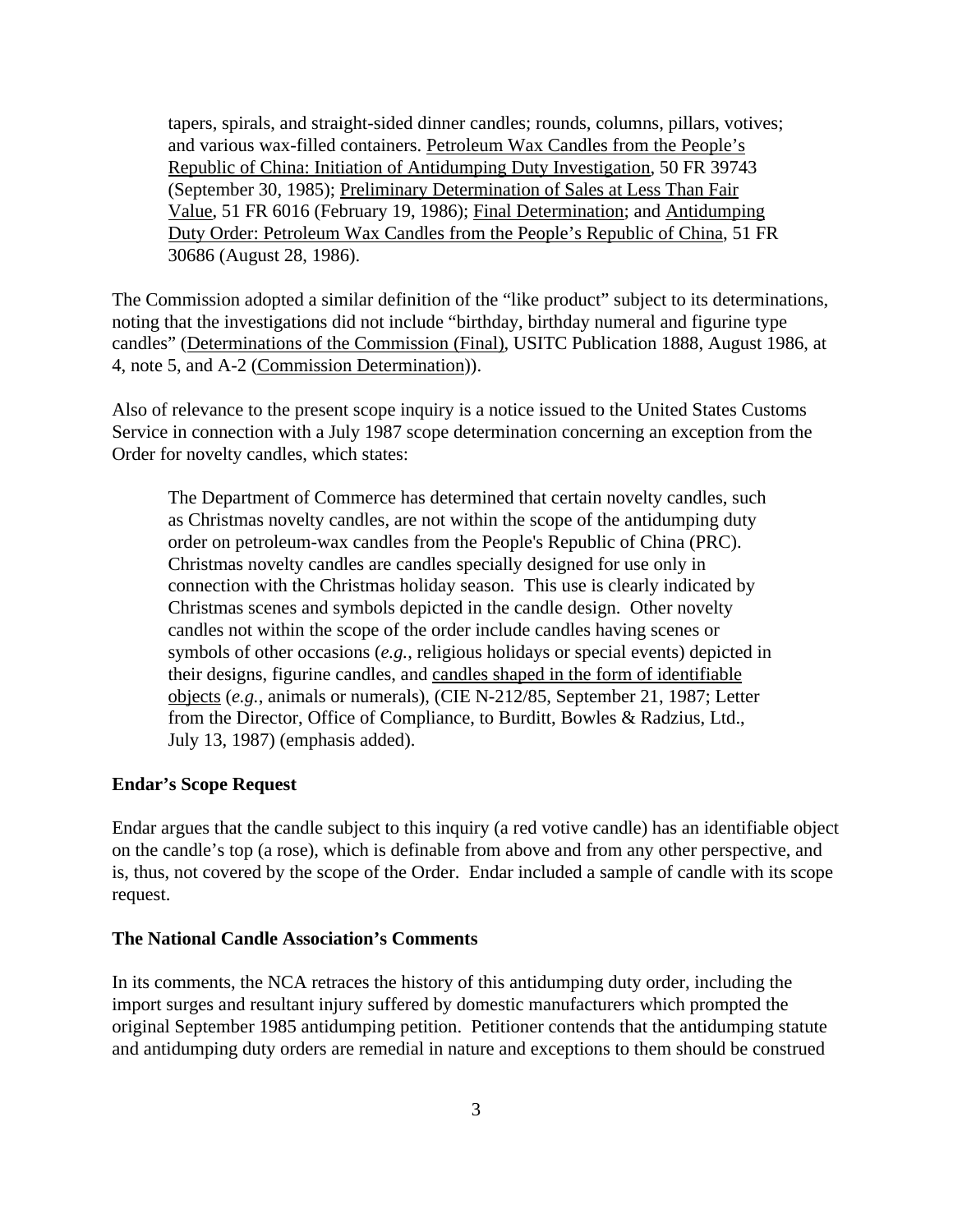as narrowly as possible to preserve the efficacy of the Order. In support of its assertion, petitioner cites a Court of International Trade conclusion, with regards to the novelty exception, that ". . . a candle must be specifically designed for use only in connection with a religious holiday or special event to fall within the novelty candle exception." See Russ Berrie & Co., Inc. v. United States, 57 F. Supp. 2<sup>nd</sup> 1184, 1194 (CIT July, 1999) (Russ Berrie). Thus, petitioners argue that the Department narrowly limited the novelty candle exception to figurine candles, candles shaped in the form of identifiable objects, and candles specifically designed for use only in connection with the holiday season.

Turning specifically to the request at hand, the NCA asserts that Endar describes the subject candle as a "votive candle made from petroleum based wax and contain[ing] a fiber core wick." The NCA states that [v]otive candles are specifically identified as being within the scope of the order. Further, the NCA notes that the alleged red rose on top of the candle is merely a decorative element added to an in-scope candle. The NCA contends the Department has previously concluded that molded decoration depicting multicolored flowers on an in-scope candle does not change it into an out-of-scope candle. See, e.g., Final Scope Ruling – Antidumping Duty Order on Petroleum Wax Candles From the People's Republic of China (A-570-504); American Greetings. (May 4, 2000) (American Greetings Ruling). In addition, the NCA maintains that "[t]he Department [has] also held that the addition of a pattern resembling variegated kernels of corn etched into the sides of a taper does not sufficiently alter the fundamental shape of the candle as a taper to make it a candle in the shape of an identifiable object" (NCA comments at 5). Next, the NCA states that the subject candle is not in the form of an identifiable object and that its decoration is ubiquitous. Thus, Endar's candle can be used throughout the year. Finally, the NCA reiterates that the subject candle is a votive, therefore included within the scope of the Order.

NCA notes that Endar's candles compete in the same channels of trade as the candles subject to the Order, and that their sale without the antidumping duty will severely injure the U.S. candle producers. It further notes what it characterizes as the long-standing efforts of candle importers to "expand the 'novelty candle' loophole in the Order through a continuing stream of scope requests, causing the Order on PRC candles to be subjected to over seventy Final Scope Rulings and many more requests." Petitioner maintains that the success of the scope requests in eroding the Order has resulted in geometric increases in the volume of PRC candles coming into the United States. Petitioner concludes by stating that Endar is now asking the Department to narrow the scope of the Order so that it excludes everyday candles, claiming that they are novelty candles, and that the Department does not have such legal authority.

#### **Analysis**

When determining whether or not a particular product claimed as a novelty candle is within the scope of the antidumping duty order, the Department's first line of inquiry is whether the shape of the candle falls within those shapes listed by the inclusive language of the Order's scope, i.e.,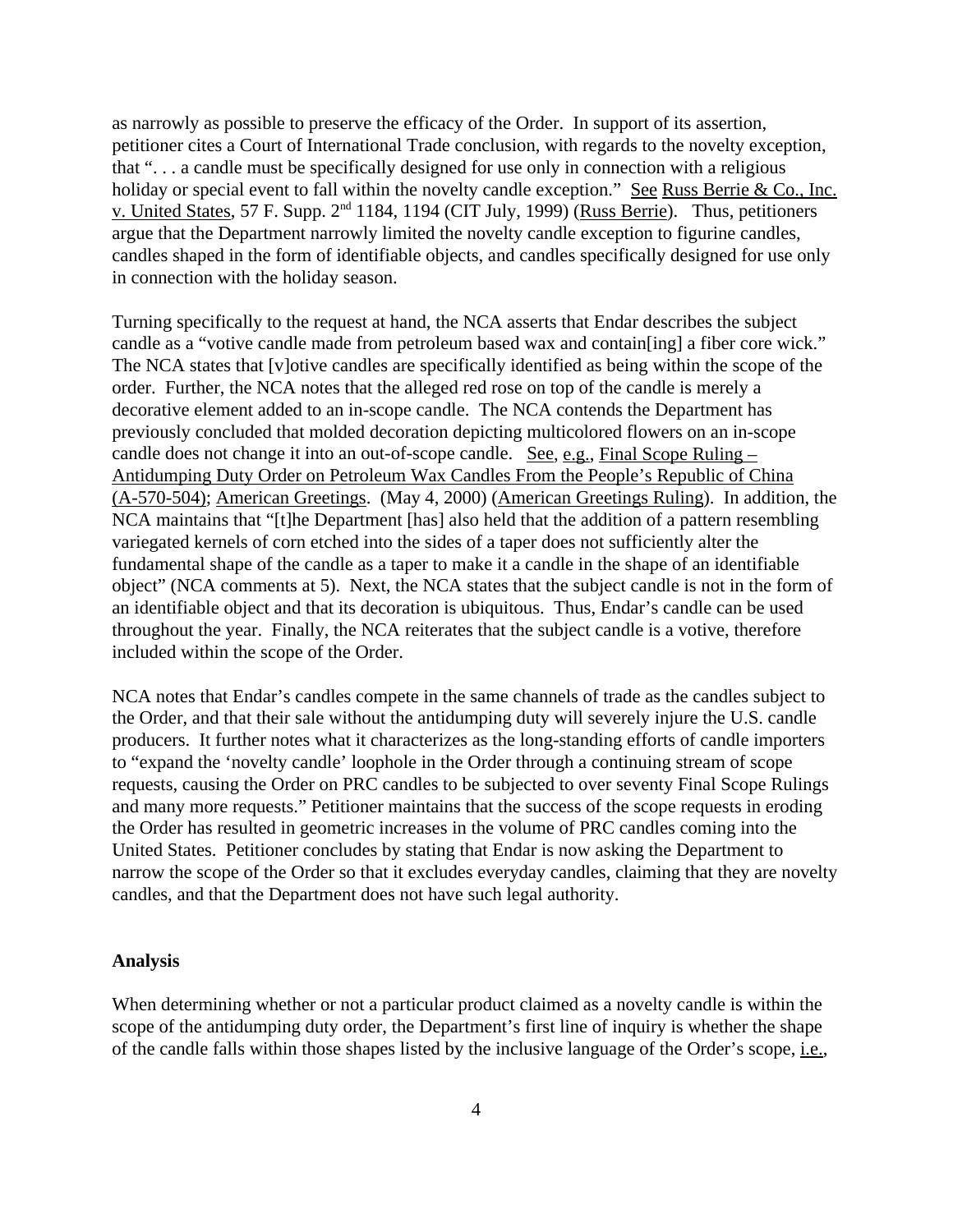"tapers, spirals, and straight-sided dinner candles; rounds, columns, pillars, votives; and various wax-filled containers." If a candle falls within one of the above delineated shapes, it will be determined to be within the Order's scope. Candles of a shape not listed by the inclusive language of the Order's scope will then be evaluated to determine whether they are "scented or unscented petroleum wax candles made from petroleum wax and having fiber or paper-cored wicks."<sup>2</sup> If the Department determines that the candle is made from petroleum wax and has a fiber or paper-cored wick, but the candle possesses characteristics set out in the July 1987

This approach of evaluating such candles in light of the entire text of the scope is in keeping with the opinion of the Court of International Trade (CIT), noting that a better approach in scope rulings is to avoid subjective issues of intent and, instead, look to the petition's language to determine whether the class or kind of merchandise at issue was expressly included. Duferco Steel, Inc. v. United States, 146 F. Supp. 2d 913 (Ct. Int'l Trade 2001). Such an approach is a departure from past CIT precedent that required Commerce to give ample deference to the petitioner's intent when examining a petition's description of the subject merchandise, see, e.g., Torrington Co. v. United States, 995 F. Supp. 117, 121 (Ct. Int'l Trade 1998).

 $2<sup>2</sup>$  The Department has changed its practice on this issue. In past scope rulings, the Department has determined that candles not of a shape listed by the language of the Order's scope were outside the scope. See, e.g., Final Scope Ruling – Antidumping Duty Order on Petroleum Wax Candles From the People's Republic of China (A-570-504); Endar Corp. (Jan. 11, 2000) ("dragonfly" candle, in the shape of a rough-hewn stone with a dragon fly carved on top, not within scope because it is of a shape not listed by the scope); American Drug Stores, Inc. (Mar. 16, 1998) (sphere or ball shaped candle not within scope because it is a shape not listed by the scope); San Francisco Candle Co. (June 10, 1993) (ball shaped candle not within scope because it is of a shape not listed by the scope). The reason for the change is that, upon review of the text of the scope of the Order, the text of the first sentence of the scope covers "scented or unscented petroleum wax candles made from petroleum wax and having fiber or paper-cored wicks." The text following this broad inclusive sentence provides a list of shapes, which list is not modified by any express words of exclusivity. The result of our prior practice of excluding candles of a shape other than those listed was inconsistent with the fact that such candles were "scented or unscented petroleum wax candles made from petroleum wax and having fiber or paper-cored wicks." We have now determined that this practice was incorrect because it had the effect of narrowing the broad coverage of the first sentence of the Order's scope. The list of shapes in the second sentence of the Order's scope does not provide a textual basis for such a narrowing of the coverage of the first sentence of the Order's scope. Accordingly, in order to give full effect to the first sentence of the inclusive language of the scope, the Department normally will evaluate whether candles of a shape not listed by the inclusive language of the Order's scope are scented or unscented petroleum wax candles made from petroleum wax and having fiber or paper-cored wicks. See Final Scope Ruling – Antidumping Duty Order on Petroleum Wax Candles From the People's Republic of China (A-570-504); J.C. Penney November 9, 2001 (JC Penney Ruling).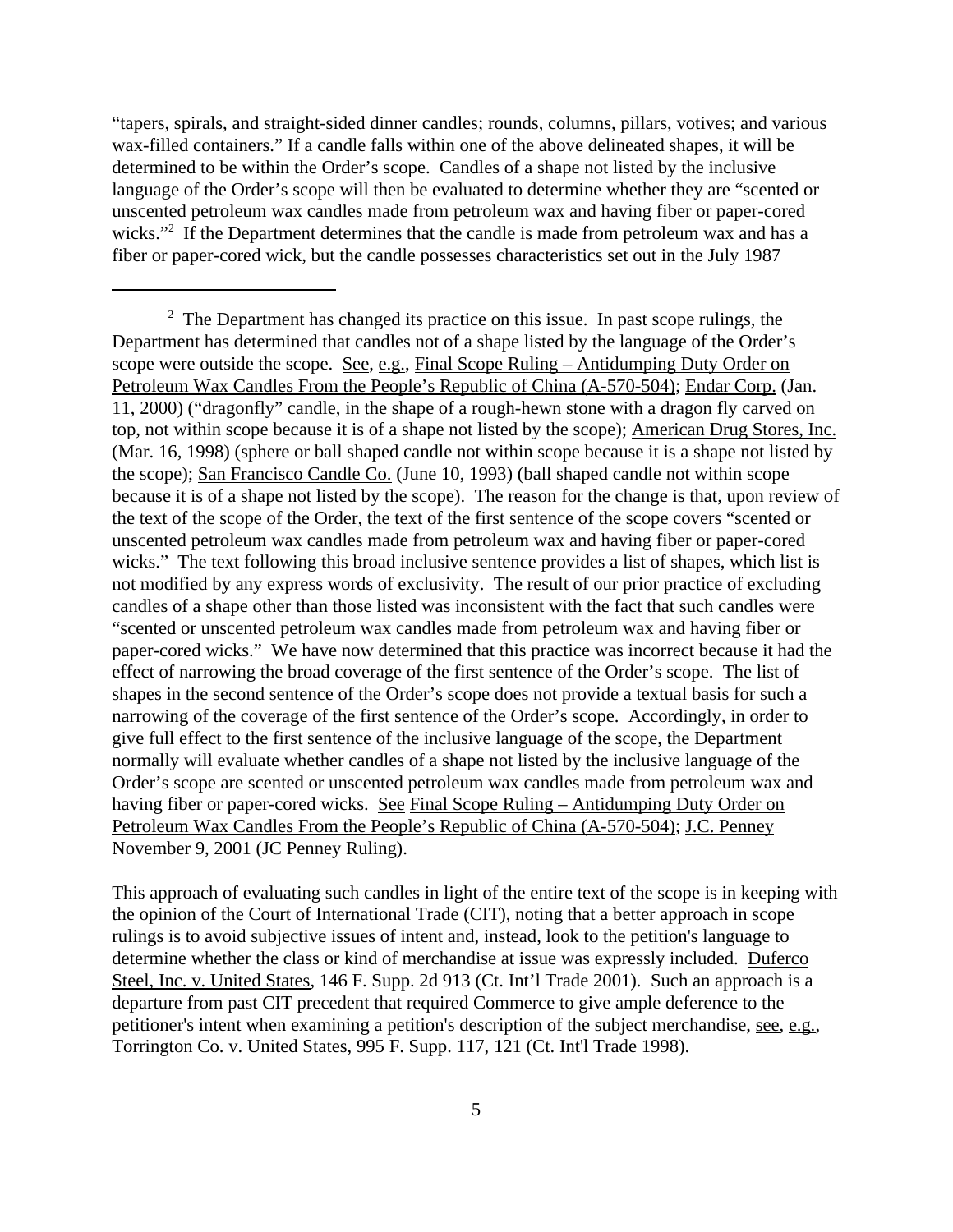novelty candle exception, it will fall outside the scope of the Order. In order for a candle to qualify for this exception, the characteristic(s) which are claimed to render it a novelty candle must be visible from most angles, as opposed to minimally visible. See Final Scope Ruling – Antidumping Duty Order on Petroleum Wax Candles From the People's Republic of China (A-570-504); JCPenney Purchasing Corp. (May 21, 2001); San Francisco Candle Co. (Feb. 12, 2001); Endar Corp. (Jan. 11, 2000). If a candle does not possess characteristics set out in the July 1987 novelty candle exception, and it is a scented or unscented petroleum wax candle made from petroleum wax and having fiber or paper-cored wick, the Department will determine that the candle is within the scope of the Order.

With respect to the instant request, we find that for the reasons outlined below, Endar's "votive candle" falls within the scope of the Order.

## **Votive Candle (Item No. 4897B)**

This petroleum wax candle contains a fiber core wick, and is approximately 2 ½ inches high and 1 ½ inches in diameter. Endar alleges that the subject candle is decorated with an identifiable object on the candle's top–a rose. Further, Endar describes the subject candle as a votive in its scope request submission to the Department. We agree that the subject candle is in the shape of a votive. The Department notes that votives are shapes listed by the inclusive language of the Order's scope. Moreover, we agree with the NCA that, despite the additional molded decorative flower, the candle remains a votive, and an unidentifiable object. The Department has previously concluded that molded decorations on an in-scope candle do not change it into an out-of-scope candle. See American Greetings Ruling. Therefore, for the aforementioned reasons, this candle is within the scope of the Order.

## **Summary**

Endar's votive candle, despite the molded decorative flower, is not in the shape of an identifiable object, but is a votive, a shape clearly identified in the scope of the Order. Thus, this candle falls within the scope of the Order. This conclusion is consistent with the scope of the investigation and the Order, as defined in the petition, as well as the Department's prior determinations.